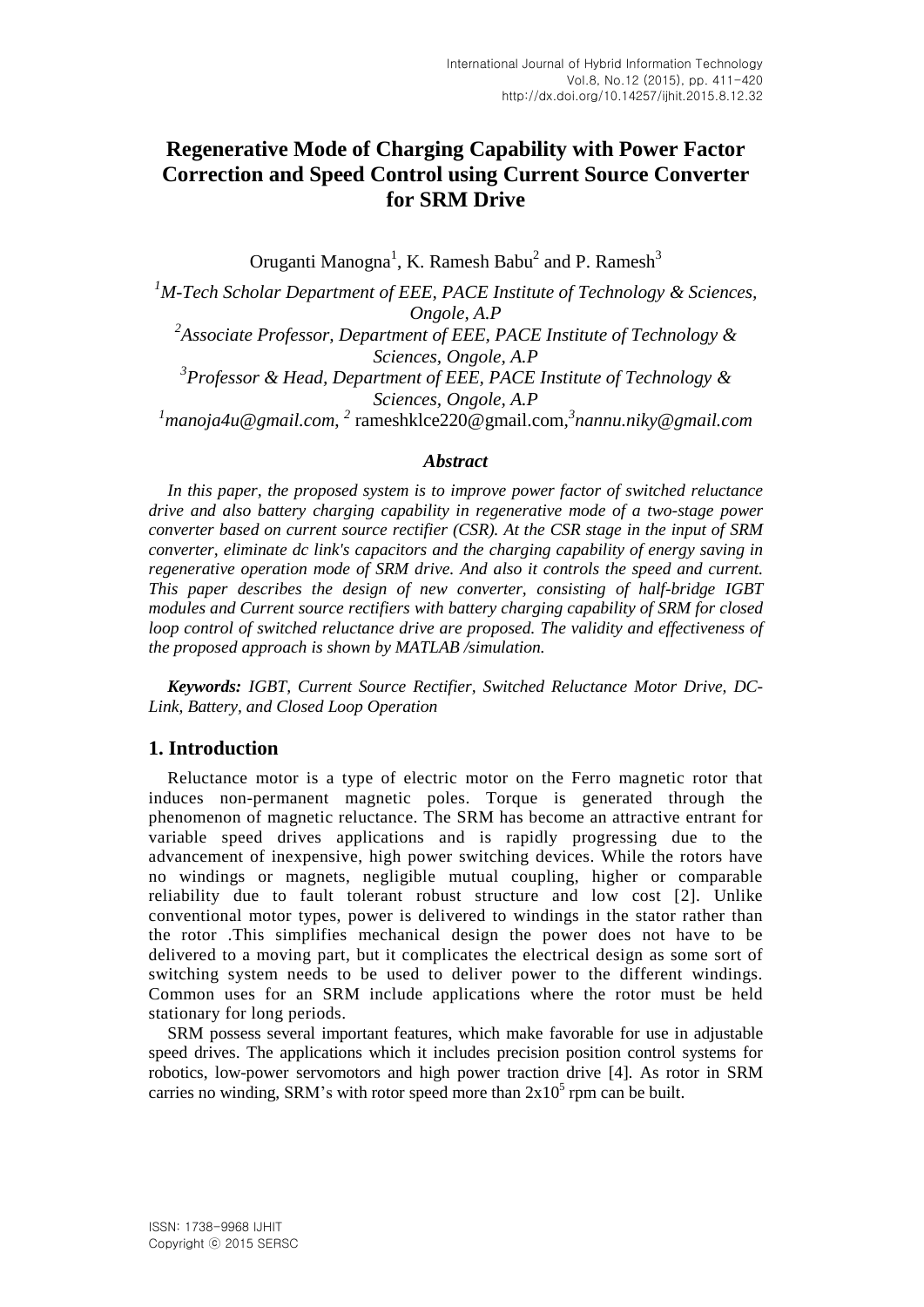# **2. Operation of Switched Reluctance Motor**

The reluctance motor has consists stator and rotor. The stator and rotor are designed in such a manner that the variation of the inductance of the windings is sinusoidal with respect to the rotor position. The Figure1 shows Cross Section of 6/4 inside view of SRM.



**Figure 1. Cross Section of 6/4 SRM Inside View**

SRM can be operated from unidirectional drive circuits; cost of micro and power electronics is reduced. The reluctance motor characteristic is non linear behavior. Due to non linearity the motor can produce the torque ripples which causes undesirable vibration and acoustic noise are major problem in switched reluctance drive system. Torque ripple can be reduced either by motor design or by suitable control methods [5].

Therefore, power factor improvement, speed control and current controllers are essential to enhancing their competitiveness. SRM conventional converter consist a front-end large filter capacitor and diode bridge rectifier which results low power factor (PF), high current harmonics and low system efficiency since it draws a pulse current from the ac source side. Switched reluctance motor coupled within a battery-charging circuit has been proposed in, and is a good choice for low-cost battery-powered applications, as it combines high efficiency and high reliability with low manufacturing costs [3].

#### **2.1. Mathematical Model for SRM**



**Figure 2. Equivalent Circuit**

The per phase equivalent circuit of the SRM neglecting mutual inductances was given as below

$$
v = Ri + \frac{L(\theta, i)di}{dt} + \frac{idL(\theta, i)}{dt}
$$
\n(1)

Where  $v=$  applied phase voltage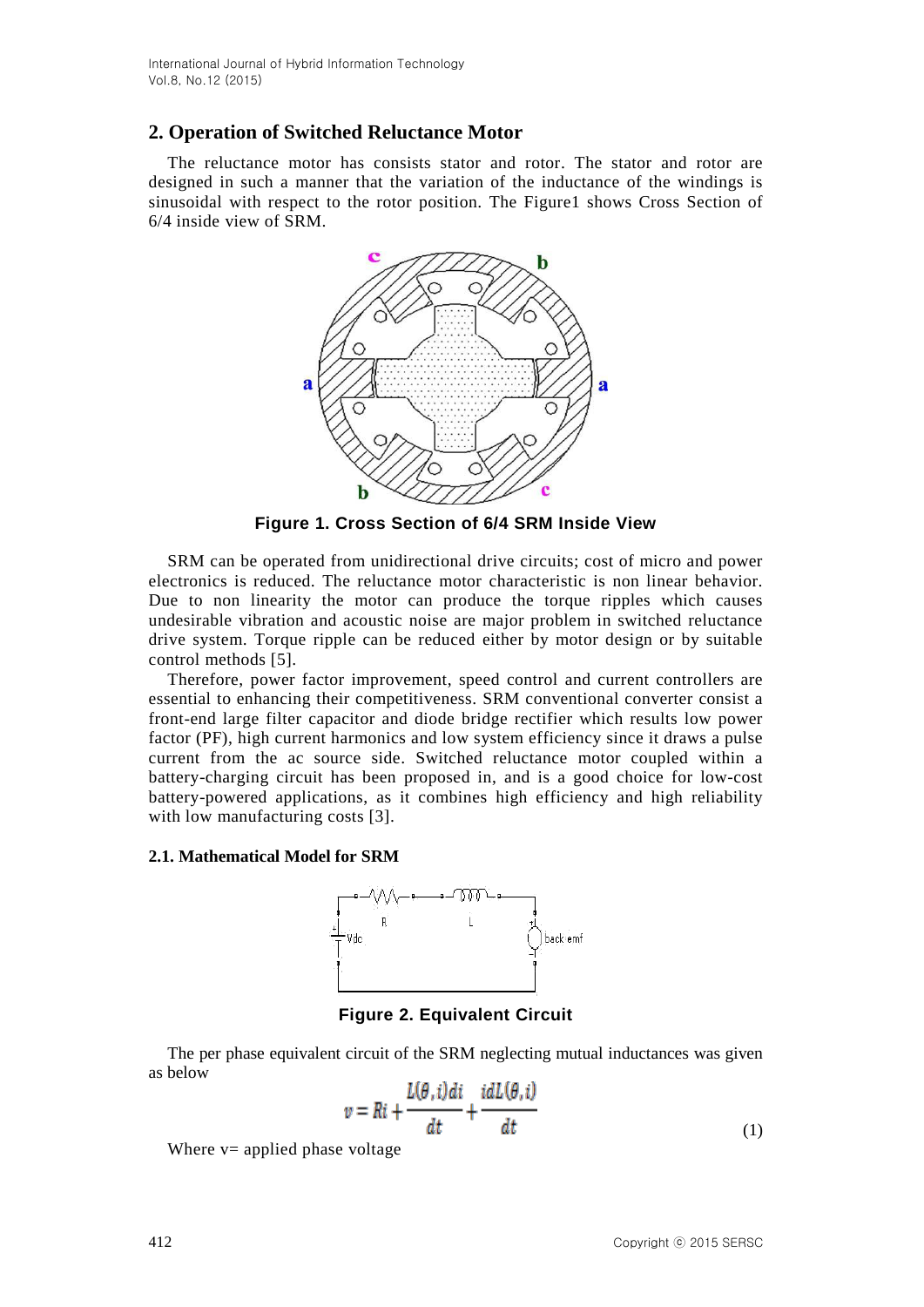R=resistance per phase Ri= resistive voltage drop

From the analysis the motor is considered to be steady state the speed of the machine and field current are assumed to constant in this case the equations of motor is as below

$$
v = Ri + L^{di} /_{dt} + K\omega_{\text{ma}} \tag{3}
$$

 $\mathbf{T} = \mathbf{B} \boldsymbol{\omega}_{\mathbf{m}}$  (4)

A control technique to overcome this nonlinear characteristics and the undesirable dynamic behavior of the motor is to switch the SRM phases with a phase shift by measuring the speed and current of the drive continuously. Here we are using current source converter to switch the SRM phases simultaneously [12]. The switching angle  $\alpha$  is given by

$$
\alpha = \cos^{-1} \frac{Vc}{Vcm} = \cos^{-1}(Vcn) \tag{5}
$$

For rotor position estimation including the reference position, the input current is directly measured as [13]

$$
\Psi = \int (v - Ri) dt \tag{6}
$$

Based on approximated rotor position estimation the speed w can be calculated with [13]

$$
\omega = \frac{\Delta \theta}{\Delta t} \tag{7}
$$

Two-stage power converter based on current source rectifier (CSR) as an input stage of the asymmetrical converter is proposed in order to improve the power factor, controlling the speed and current also in this converter. Front-end large filter capacitor can be used to battery charging in regenerative mode of switched reluctance motor [1]. Proposed two-stage power converter validation through significant reduction of the THD value of the supply current with line drawn current quality and power factor improvement are evaluated by computer simulations with MATLAB/Simulink.

### **3. Characteristics of Switched Reluctance Motor**

The number of poles on the SRM's stator is usually unequal to the number of the rotor to avoid the possibility of the rotor being in a state where it cannot produce initial torque, which occurs when all the rotor poles are aligned with the stator poles. Figure 3 shows a 6/4 SRM with one phase asymmetric inverter. This 3-phase SRM has 6 stator and 4 rotor poles, each phase comprises two coils wound on opposite poles and connected in series or parallel consisting of a number of electrically separated circuit or phases. These phase windings can be excited separately or together depending on the control scheme or converter [7]. Due to the simple motor construction, an SRM requires a simple converter and it is simple to control.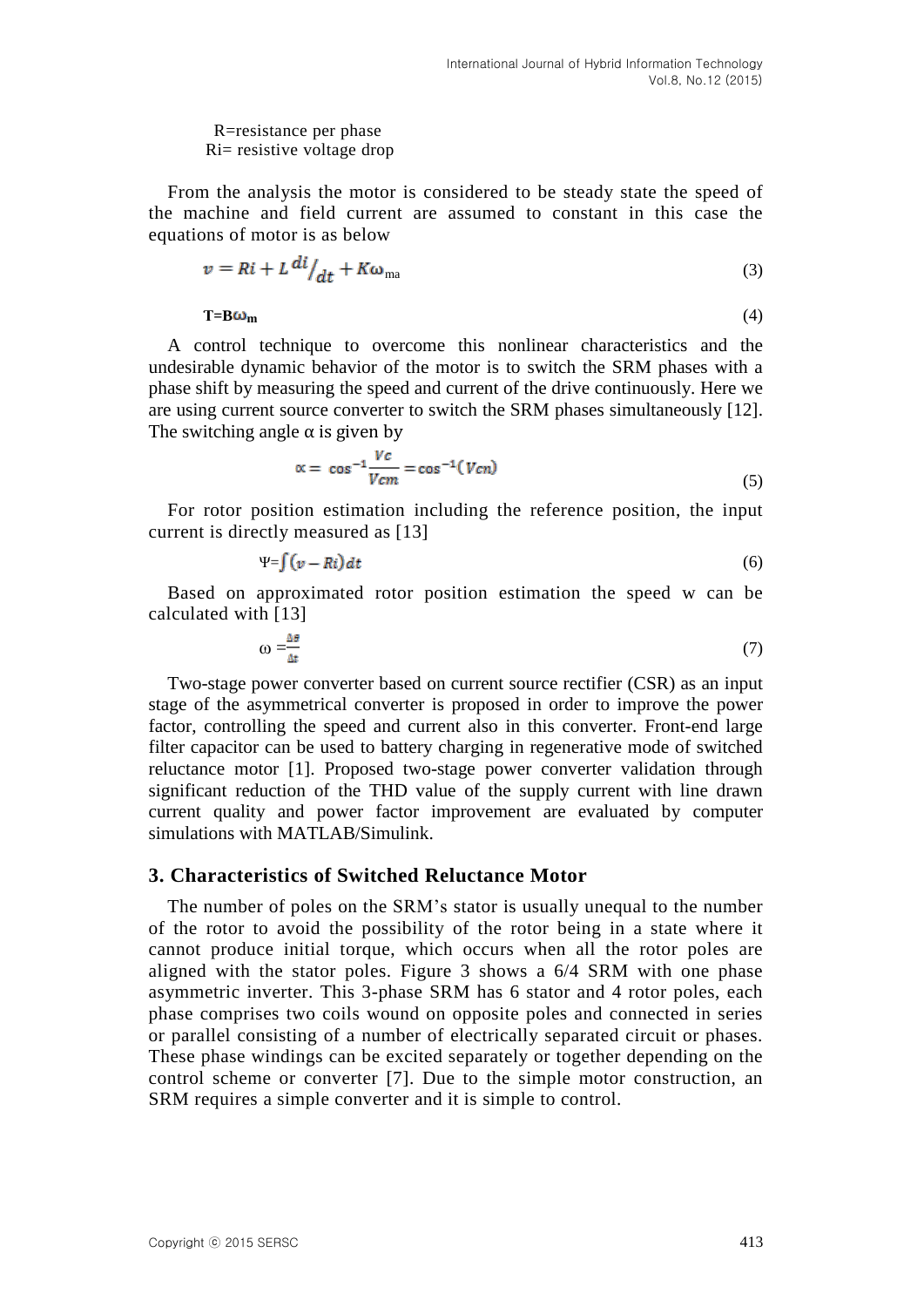International Journal of Hybrid Information Technology Vol.8, No.12 (2015)



**Figure 3. Closed Loop Speed Control System of SRM Drive**

The torque-speed operating point of an SRM is as shown in below. For speeds below  $w<sub>b</sub>$ , the torque is limited by motor current or controller current. The precise value of current at a given operating point depends on load characteristics, the speed, and the regulator and control strategy. The speed range below  $w<sub>b</sub>$  the firing angles can be chosen to optimize efficiency or minimize torque ripple.



**Figure 4. SRM Torque- Speed Characteristics**

The corner point or base speed  $w<sub>b</sub>$  is the highest speed at which maximum current can be supplied at rated voltage, with fixed firing angles if these angles are still kept fixed, the maximum torque at rated voltage decreases with speed squared. If the conduction angle is increased (by advancing the turn on angle) there is a considerable speed range over which maximum current can still be forced in to the motor , and these sustains the torque at a level high enough to maintain a constant power characteristics.

At very low speeds the torque – speed capability curve may deviate from the flat torque characteristics. If the chopping frequency is limited it may be difficult to limit the peak current without help of self emf of the motor and the current reference may have to be reduced.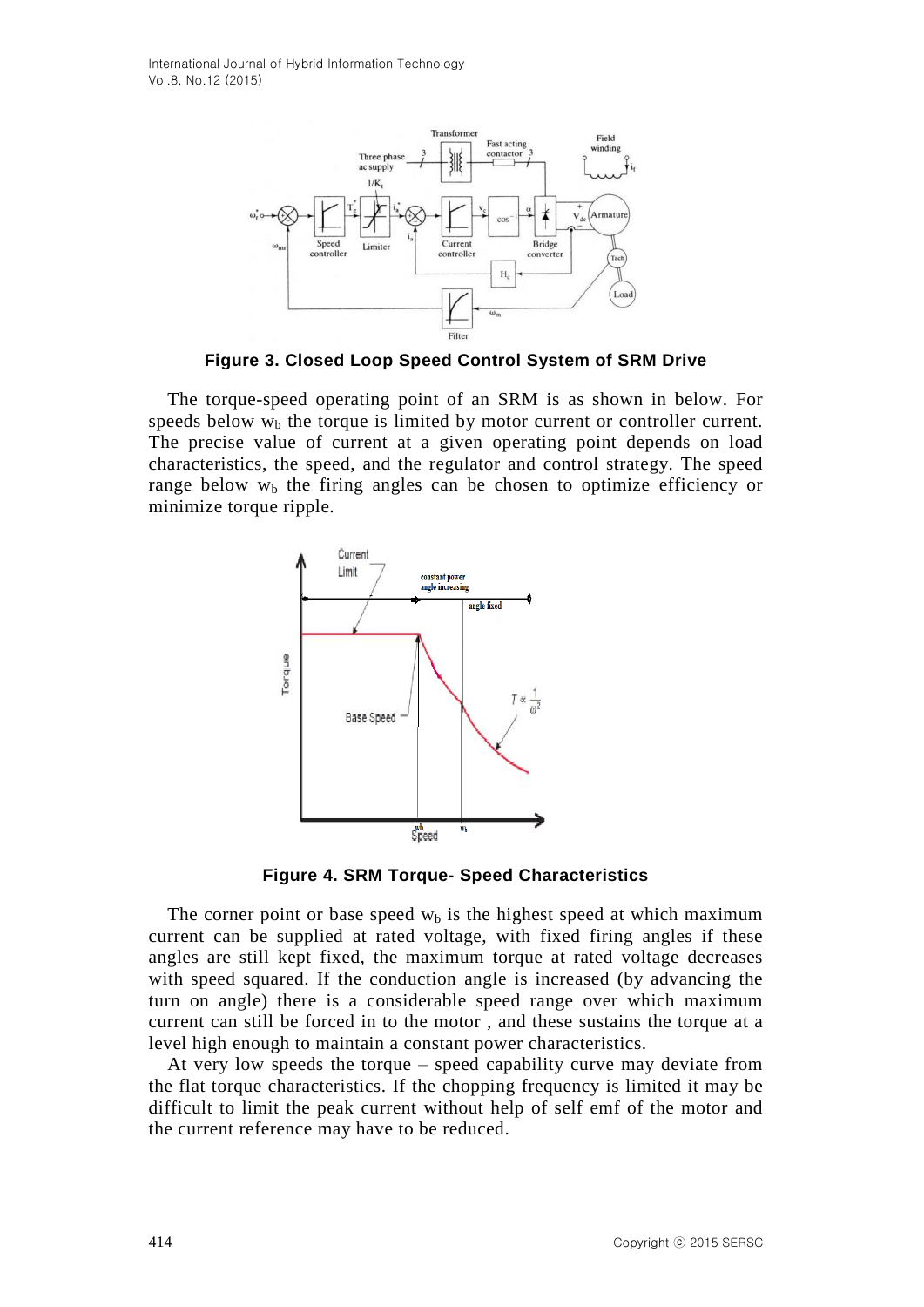# **4. Proposed Control Approach for SR Drive**

Half-bridge IGBT modules are the popular choice to build asymmetric bridge converters for proposed control approach and It makes the circuit less trustworthy and more complicated. Figure 5 illustrates the phase branch with half-bridge modules for typical SRM converters. Therefore, the use of halfbridge switch modules in asymmetric bridge converter brings low utilization and high count of switch devices [8].



**Figure 5. Phase Branch with Half-bridge Modules**

Front end converter in first stage is placed as controllable rectifier diodes with advantage of improving low power factor and eliminating high input line harmonics Phase winding energizing is done by machine side converter as second stage [2]. The CSR in modified SRM drive have six bidirectional self-commutated switches. No short circuit must be applied to the mains filtering capacitors and No open circuit must be applied to the output current.



**Figure 6. Proposed SRM drive**

In this converter, dc link capacitors can be used to battery charging in regenerative mode of switched reluctance motor. Figure 7 shows the regenerative operation of SRM drive. Turn on and turn off Angles affect dc link current ripple and rms value.



**Figure 7. Battery Charging in Regenerative Mode of SRM**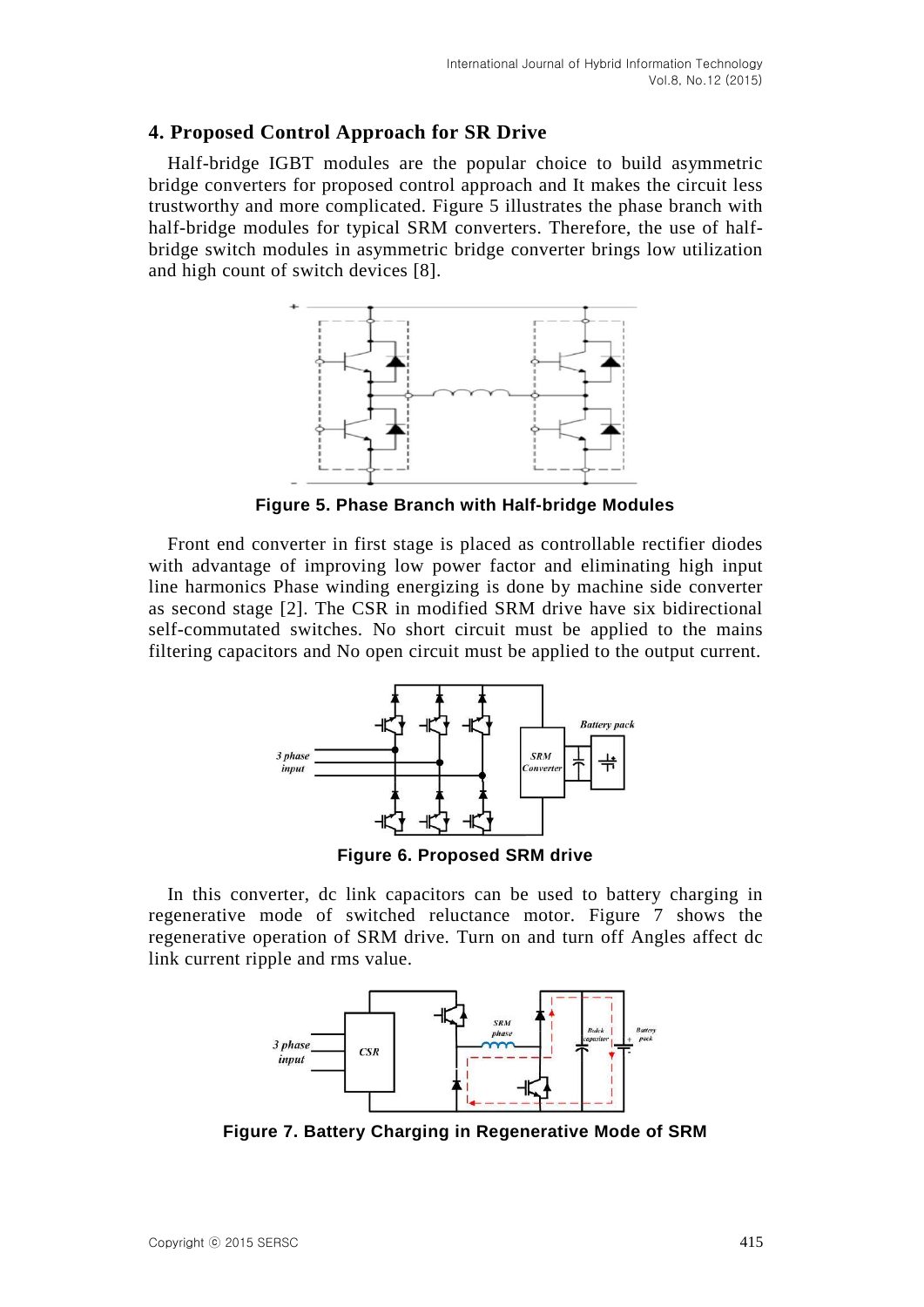A PWM control does not have an inherent current control capability; a current limiter has to be introduced. A proportional controller provides the reference for the current limit. The current was made to stay within a maximum and minimum limit. Reference speed value was set digitally, and a speed loop was used to compare the actual speed and the reference speed, based on the error duty cycle for the next period was determined [5].

Figure 8 shows a simple closed loop system. The output signal is fed back to the input to produce a new output. A well-designed feedback system can often increase the accuracy of the output.



**Figure 8. Block Diagram of a Closed Loop Speed Control System**

In the control method the magnitude of the current flowing into windings is controlled using a control loop with a current feedback. The current in a motor phase winding is directly measured with a current/voltage converter or a current sense resistor connected in series with the phase. The current is compared with a desired value of current, forming an error signal. The current error is compensated via a control law, such as a PI, and an appropriate control action is taken. The block diagram above shows that both current and position feedback are needed for controlling the SR motor [4]. Position feedback is needed to synchronize the current flow, with respect to the rotor position, in order to generate the desired motoring torque. Position feedback is also needed to compute the rotor mechanical speed, which is compared with the desired value of speed.

## **5. Results and Discussions**

The proposed block diagram of SRM is as shown in Figure 9.



**Figure 9. Closed Loop Block Diagram for SRM Model**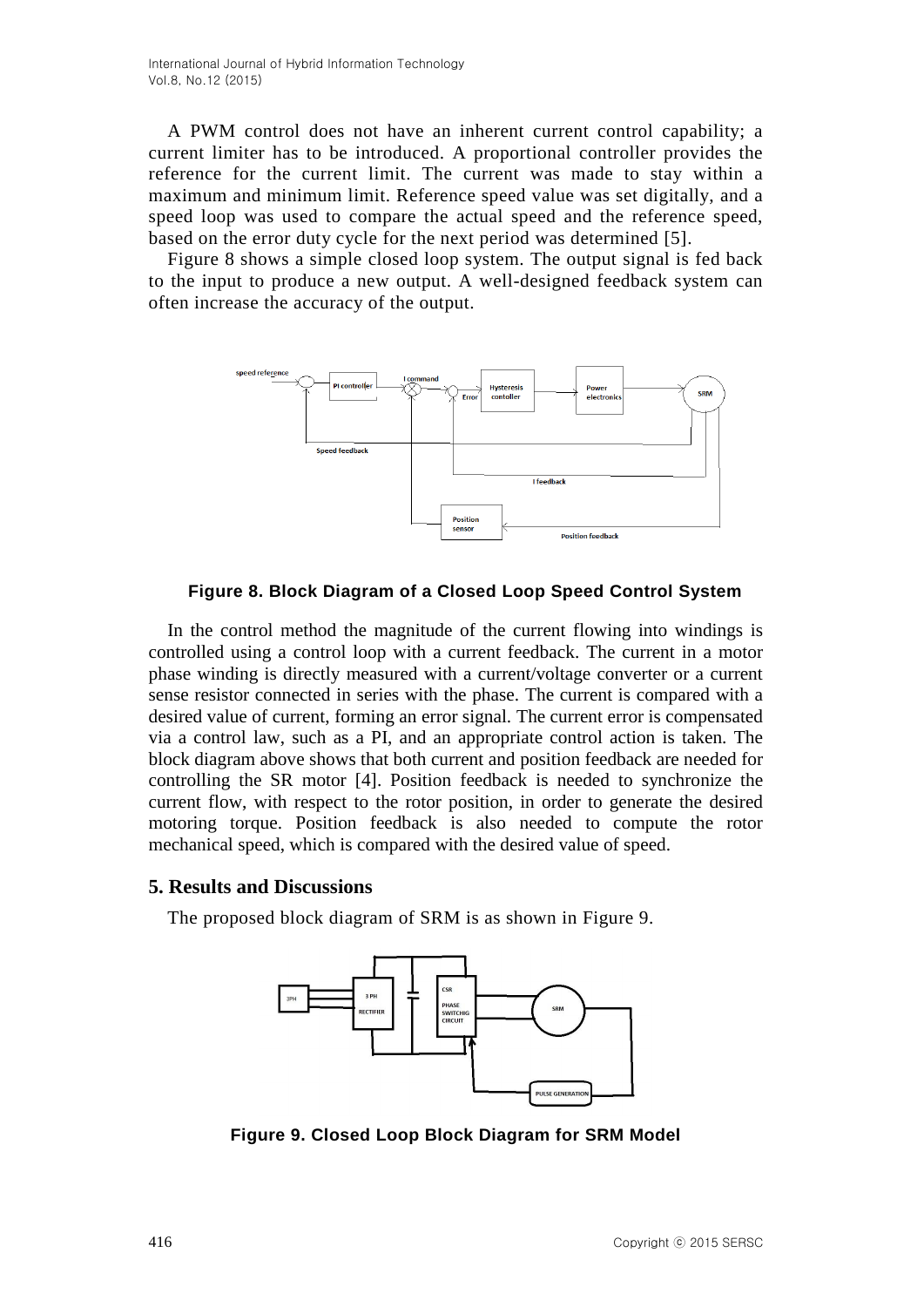

The performance results are exhibited in Figure 10-15

**Figure 10. Response of Voltage and Current for Closed Loop Controlled SRM Drive**



**Figure 11. Output voltage of CSR in Closed Loop SRM Drive**



**Figure 12. Output Current, Torque and Speed Waveforms of SRM Drive in Open Loop**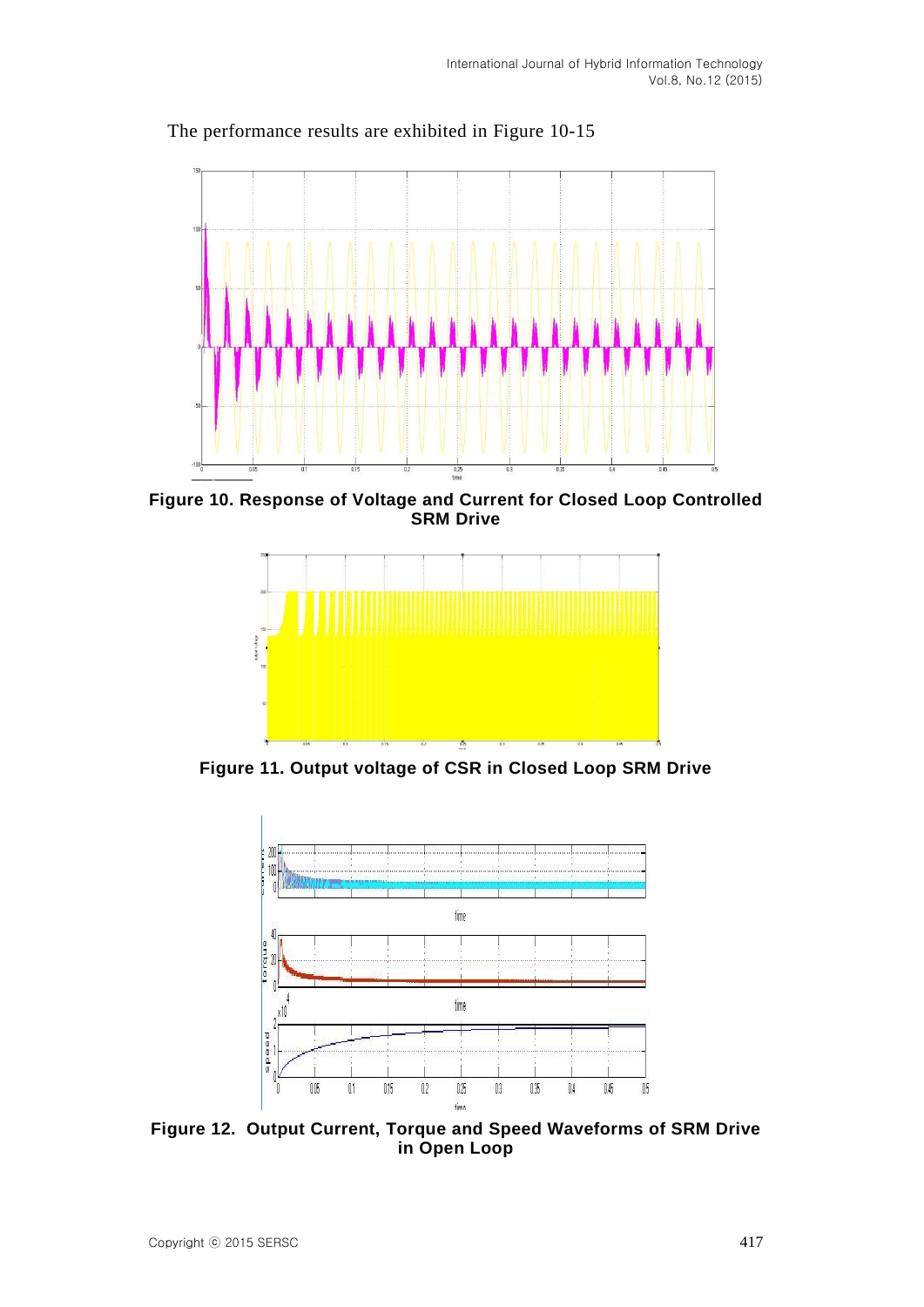International Journal of Hybrid Information Technology Vol.8, No.12 (2015)



**Figure 13. Current, Torque and Speed Responses of SRM Drive in closed Loop at 2500 r.p.m Speed Command**



**Figure 14. Harmonic Analysis of Closed loop SRM**

Battery pack current for fixed angle control of SRM is shown in Figure 15. Turn on and turn off Angles control ripple, RMS and average value of dc link current.



**Figure 15. Battery Pack Current**

## **6. Conclusion**

In this paper, a three-phase 6/4-pole SR motor drive system is modeled and simulated. A two stage power converter is also proposed that both the power factor correction and speed control using Current Source converter. A current source rectifier (CSR) based converter is established to modify the input current of the drive, improving the power factor and controlling the speed of SRM drive. Dc link's capacitors eliminating and as a result creating capability of energy saving in regenerative operation mode of SRM is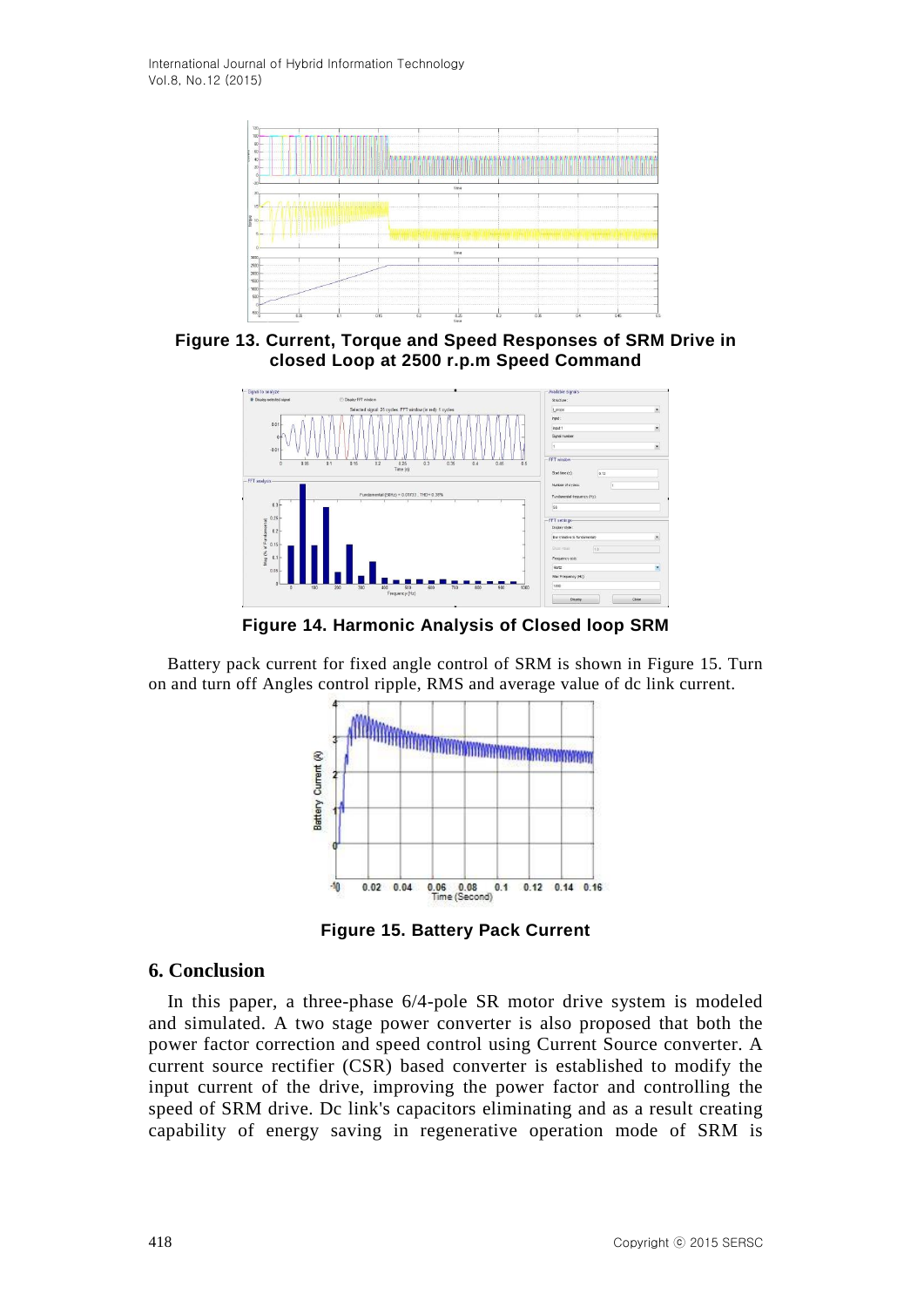achieved by CSR based converter. The input phase current frequency spectra clearly illustrate current THD improvement through power factor correcting and with controlling the speed as an application, front-end large filter capacitor can be used to battery charging in regenerative mode of switched reluctance motor.

### **References**

- [1] R. Krishnan, "Switched Reluctance Motor Drives", Boca Raton, FL: CRC Press, **(2001)**.
- [2] M. Cacciato, A. Consoli, G. Scarcella and G. Scelba, "A switched reluctance motor drive for home appliances with high power factor capability", in Power Electronics Specialists Conference - PESC, **(2008)** June 15-19, pp. 1235 – 1241.
- [3] W. K. Thong and C. Pollock, "Low-Cost Battery-Powered Switched Reluctance Drives with Integral Battery-Charging Capability", IEEE Trans. Industry Applications, vol. 36, no. 6, **(2000)** November/December, pp. 1676-1681.
- [4] S. Narla, Y. Sozer, and I. Husain, "Switched Reluctance Generator Controls for Optimal Power Generation and Battery Charging", IEEE.
- [5] R. Palakeerthi and P. Subbaiah, "High Speed Charging and Discharging Current Controller Circuit to Reduce Back EMF by NeuroFuzzy Logic", International Journal of Applied Engineering Research, vol. 9, no. 22, **(2014)**.
- [6] R. Krisinan and G. H. Rim, Modeling, "Simulation An Analysis Of Variable Speed Constant Frequency Power Conversion Scheme with A Permanent Magnet Brushless DC Generator", in Proc. IEEE Industrial Electronics Society Conf, IECON, **(1988)**, pp. 332 – 337.
- [7] R. Palakeerthi and P. Subbaiah, "Rotor Position of Switched Reluctance Motor Using hod", Journal of Theoretical and Applied Information Technology, vol. 70, no. 2, **(2008)**.
- [8] H. R. Karshenas and J. Mousavi, "A new direct sinusoidal input/output ac-dc converter with unidirectional switches", in Proc. IEEE Electrical Machines and Systems Conf, **(2008)**, pp. 1885–1890.
- [9] L. Huber and D. Borojevic, "Space Vector Modulated Three-Phase to Three-Phase Matrix Converter with Input Power Factor Correction", IEEE Trans. Industry Applications, vol. 31, no. 6, **(1995)** November/December, pp. 1234-1246.
- [10] P. Zhang, P. A. Cassani and S. S. Williamson, "An Accurate Inductance Profile Measurement Technique for Switched Reluctance Machines", IEEE Trans. Industrial Electronics, vol. 57, no. 9, **(2010)** September, pp. 2972-2979.
- [11] R. Palakeerthi and P. Subbaiah, "Integrated noise removing filter for switched reluctance motor (SRM)", International Journal of Computer Applications, vol. 65, no. 14, **(2013)**.
- [12] "Performance Comparison of PI and Sliding Mode for Speed Control Applications of SR Motor Muhammad Rafiq Muhammad Ali Jinnah University", Islamabad, Pakistan.
- [13] "Optimal Control of Switched Reluctance Motor Using Tuned Fuzzy Logic Control C. Kamala Kannan".

#### **Authors**



**Oruganti Manogna**, received her B.Tech degree from Krishna Chaitanya Institute of Technology &,Sciences Markapur, India in 2012.



**K. Ramesh Babu**, Received the B.Tech. degree in Electrical and Electronics from Koneru Lakshmaiah College of Engineering, in 2004 and M.Teh. from JNTU, Kakinada in 2009. Currently he is working as Associate Professor in Electrical and Electronics Engineering in PACE Institute of Technology and Sciences, Ongole, Prakasam (dt), A.P, India. He is having 11 years of teaching experience. His interested areas are in the field of Power Converters, Electrical Drives and Renewable Energies.